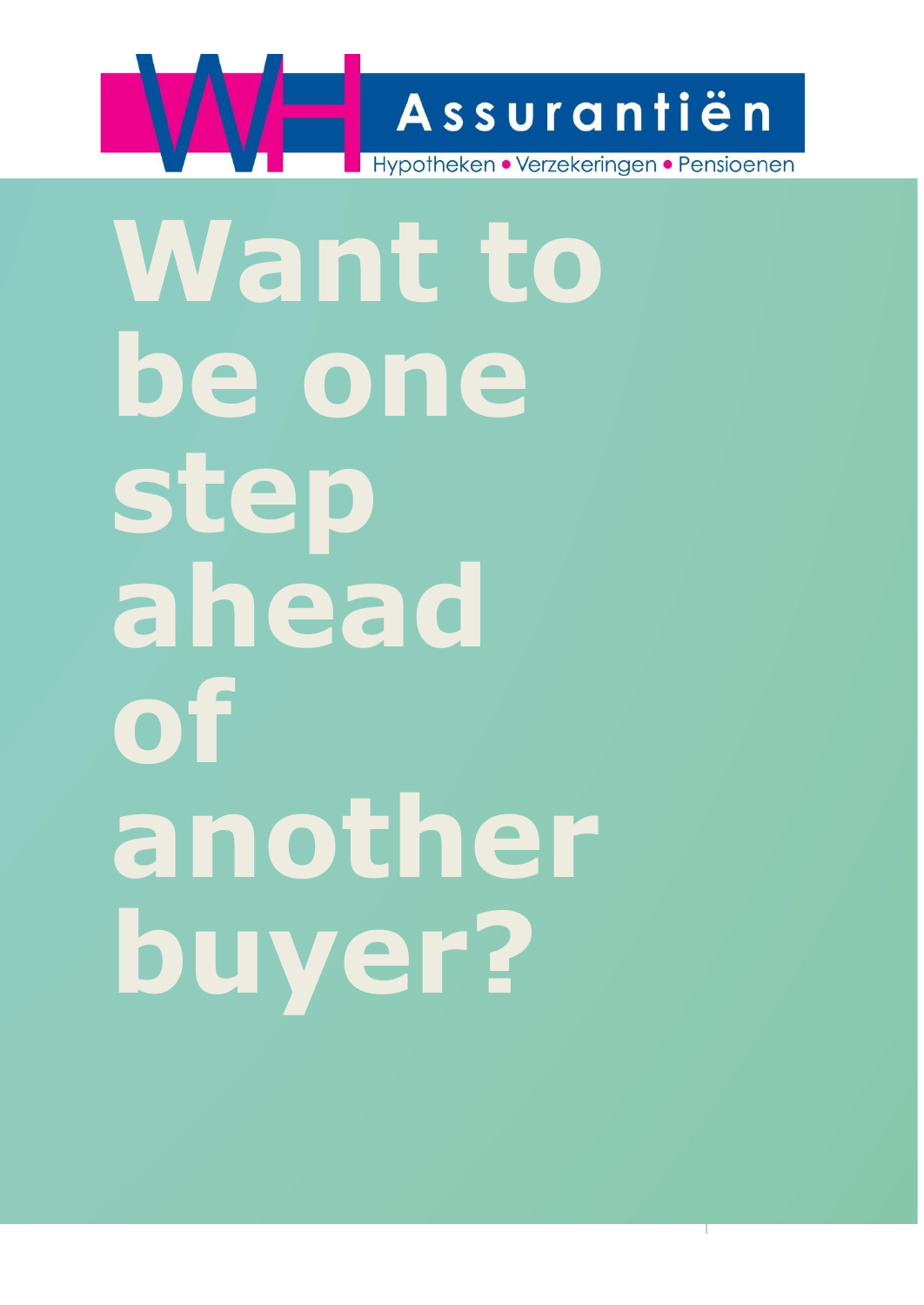# Assurantiën Hypotheken • Verzekeringen • Pensioenen

You have found your dream home, but unfortunately this is not just your dream home. As a relation of WH Assurantiën you get an advantage over other buyers because we ensure that you are well prepared for the housing market, which increases the chance that your offer will be accepted! You know exactly what your financial options are in advance, so that you can buy safely without reservation of financing.

#### **What do we expect from you?**

Before you start bidding on your dream home, the in-depth analysis and advice starts. Your Financial Advisor invests a lot of time in the beginning so that there are no financial uncertainties, other than buying the right home at the right price. For the latter, consider the case in which the appraised value of the home turns out to be too low according to the standards of the lender. In order to be able to determine the current borrowing capacity for a particular home, we need at least the following from you for every new home:

- Your current personal data (to be delivered safely and quickly via our FileCap link).
- Up-to-date supporting documents by means of a bank statement.
- Income data through a final salary slip and employer's statement.
- A full printout of your BKR (can be requested digitally).

#### **How does it work?**

Indicate that you want to bid on a home without resolutive conditions of the financing. WH Assurantiën will then provide clear insight into which documents and when we can get started for you and what the conditions are. After we have received all data and documents from you and have approved them, you will receive a certificate free of charge before the purchase as extra security that the bank guarantee is provided immediately after signing the purchase agreement. The certificate is valid for 14 days

### **What are the costs? Nothing!**

You pay a one-time advance of  $\epsilon$  500. This amount will be deducted from the final advice invoice when you take out your mortgage with WH Assurantiën within a period of 12 months after signing our agreement.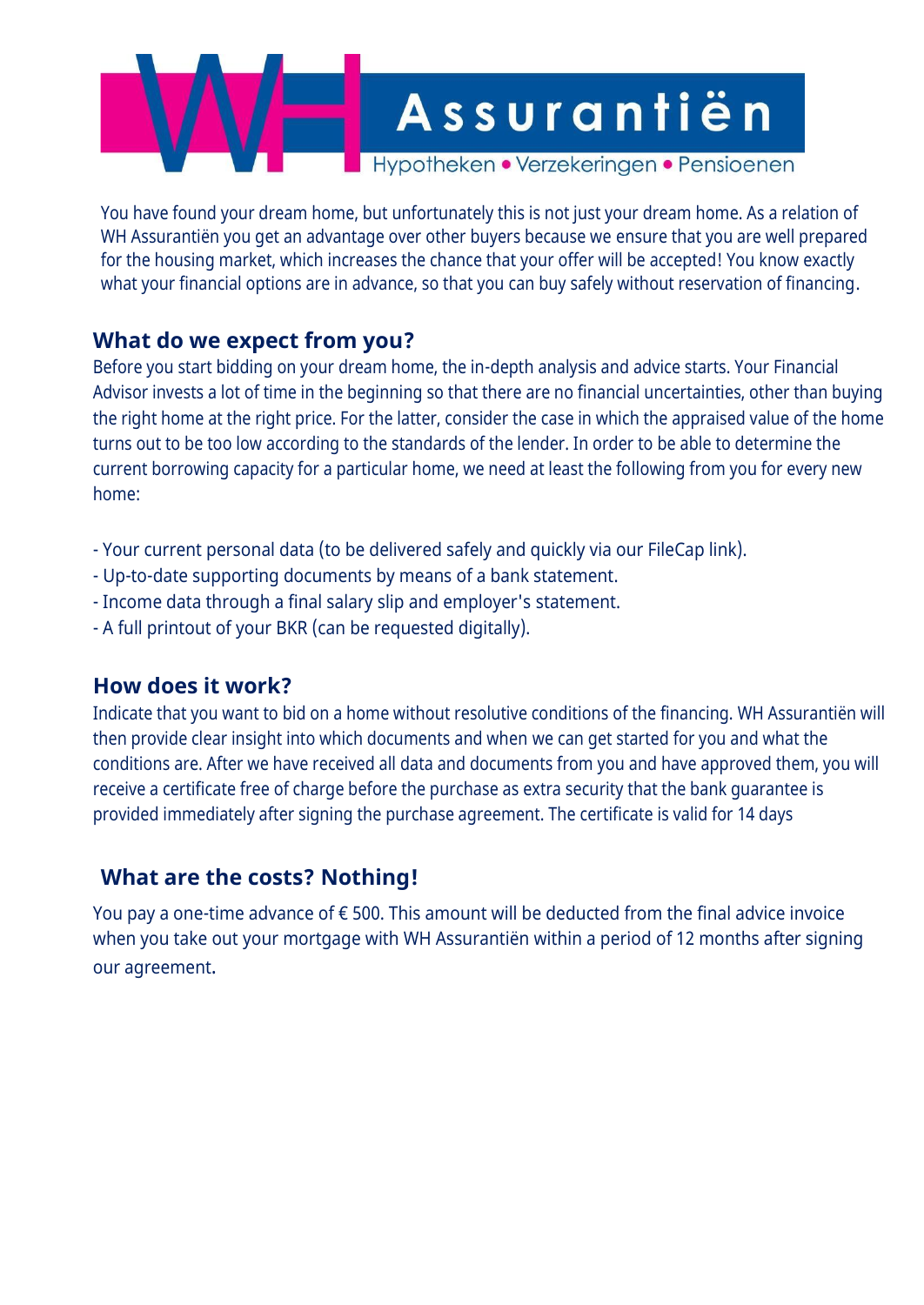

## **The advantages**

- Buy safely without reservation financing
- Issue certificate for the purchase as extra security
- Being able to make a good offer on your dream home
- Monthly payment calculation for your home
- 12 months of guidance
- Advantage over competitor buyers

Our advisor is assessed on average with a